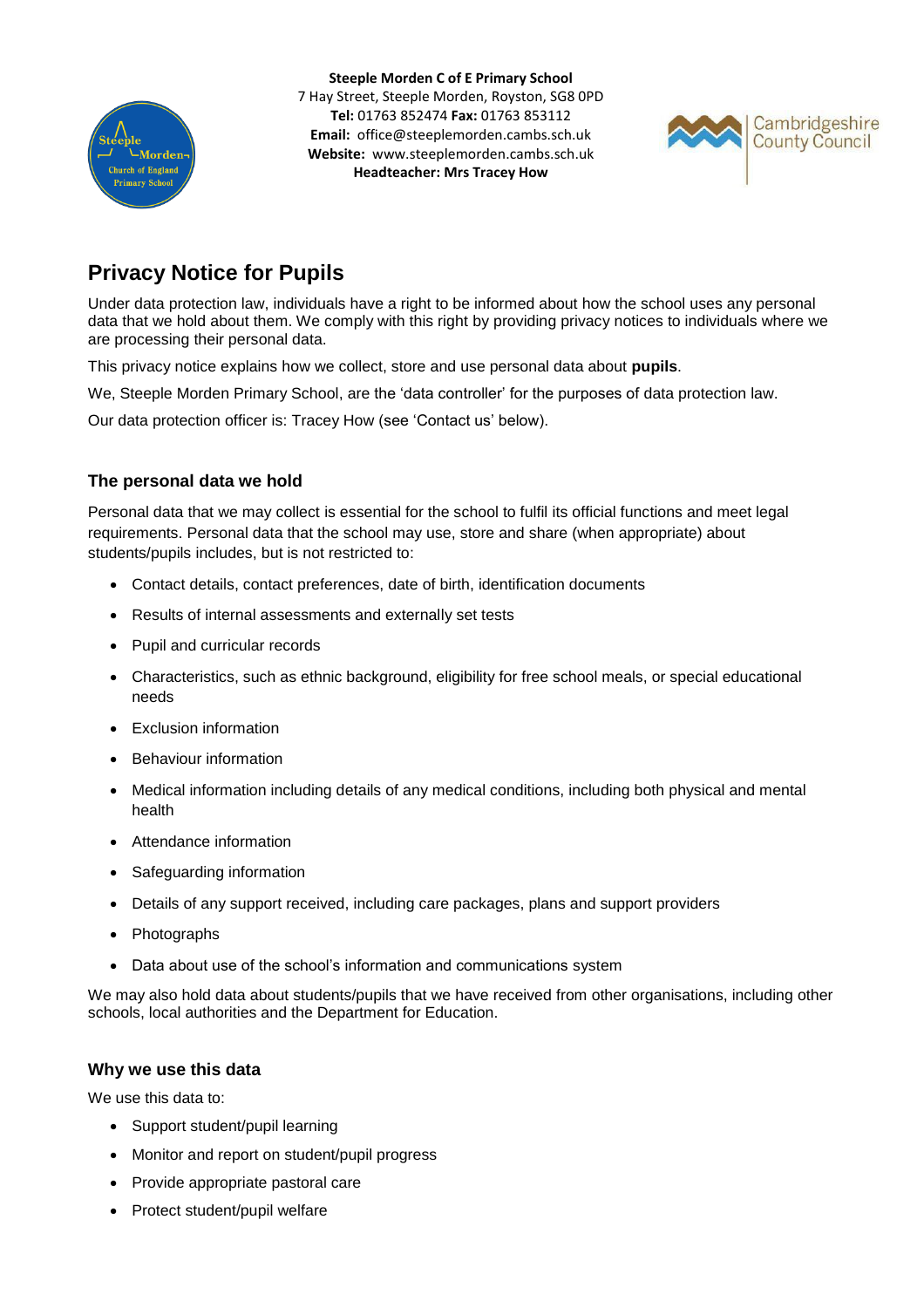- Assess the quality of our services
- Administer admissions waiting lists
- Carry out research
- Comply with the law regarding data sharing

#### **Our legal basis for using this data**

We only collect and use pupils' personal data when the law allows us to. Most commonly, we process it where:

- We need to comply with a legal obligation
- We need it to perform an official task in the public interest

Less commonly, we may also process pupils' personal data in situations where:

- We have obtained consent to use it in a certain way
- We need to protect the individual's vital interests (or someone else's interests)

Where we have obtained consent to use pupils' personal data, this consent can be withdrawn at any time. We will make this clear when we ask for consent, and explain how consent can be withdrawn. Consent will usually be sought from pupils aged over the age of 12 but from parents/carers if the child is younger than that or if the pupil is not considered mature enough to understand their rights over their own data.

Some of the reasons listed above for collecting and using pupils' personal data overlap, and there may be several grounds which justify our use of this data.

#### **Our basis for using special category data**

For 'special category' data, we only collect and use it when we have both a lawful basis, as set out above, and one of the following conditions for processing as set out in data protection law:

- We have obtained explicit consent to use the special category personal data in a certain way
- We need to perform or exercise an obligation or right in relation to employment, social security or social protection law
- We need to protect an individual's vital interests (i.e. protect a child's life or someone else's life), in situations where they are physically or legally incapable of giving consent
- The data concerned has already been made manifestly public by the data subject.
- We need to process it for the establishment, exercise or defence of legal claims
- We need to process it for reasons of substantial public interest as defined in legislation
- We need to process it for health or social care purposes, and the processing is done by, or under the direction of, a health or social work professional or by any other person obliged to confidentiality under law
- We need to process it for public health reasons, and the processing is done by, or under the direction of, a health professional or by any other person obliged to confidentiality under law
- We need to process it for archiving purposes, scientific or historical research purposes, or for statistical purposes, and the processing is in the public interest

For criminal offence data, we will only collect and use it when we have both a lawful basis, as set out above, and a condition for processing as set out in data protection law. Conditions include:

- We have obtained consent to use it in a specific way
- We need to protect an individual's vital interests (i.e. protect a child's life or someone else's life), in situations where they are physically or legally incapable of giving consent
- The data concerned has already been made manifestly public by the data subject.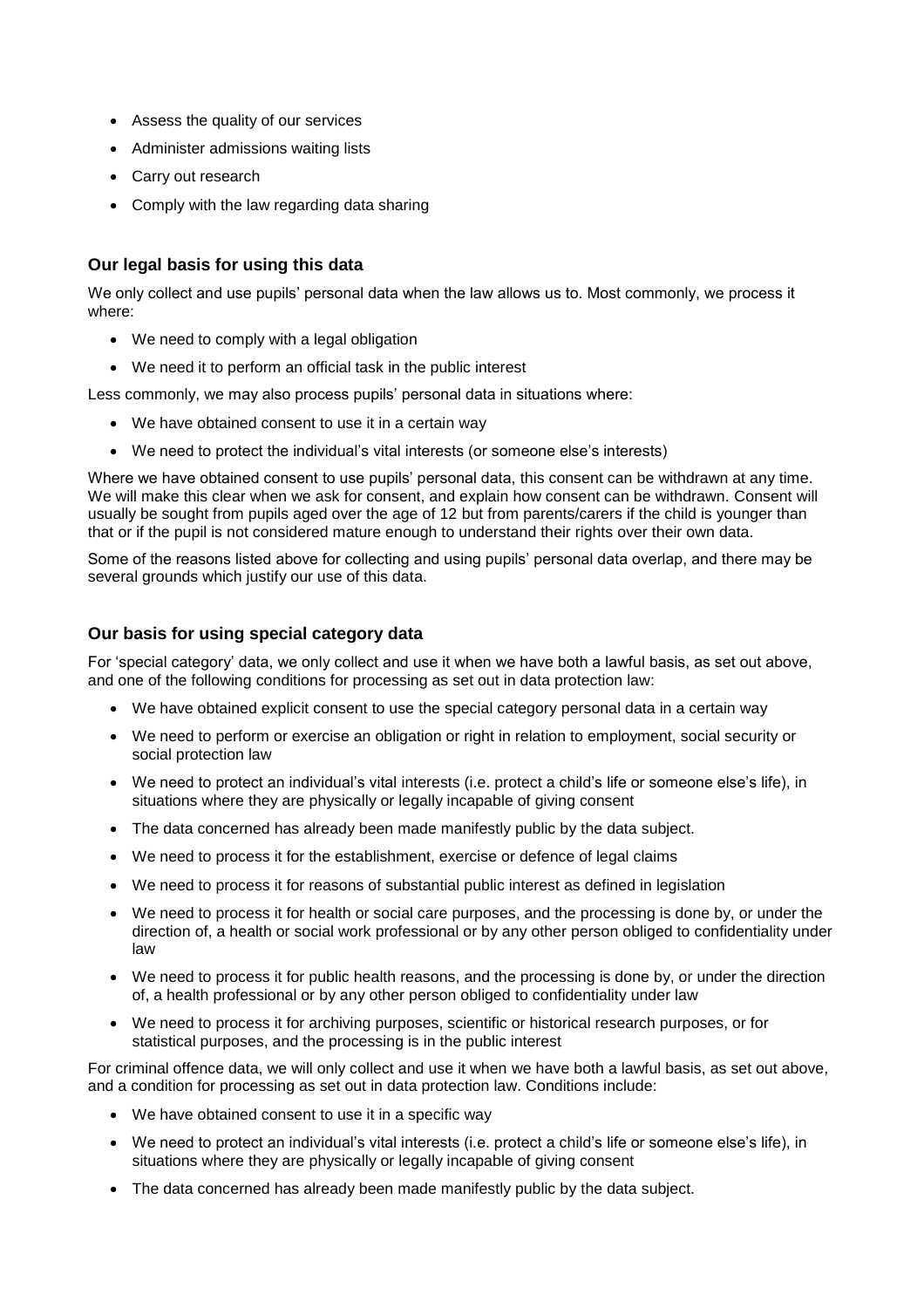- We need to process it for, or in connection with, legal proceedings, to obtain legal advice, or for the establishment, exercise or defence of legal rights
- We need to process it for reasons of substantial public interest as defined in legislation

# **Collecting this information**

We collect and generate pupil information in a variety of ways including, but not limited to:

- Registration and application forms
- Management information systems data collection
- Via Common Transfer File or secure file transfer from a previous school
- In the process of carrying out our public task

While the majority of information we collect about pupils is mandatory, there is some information that can be provided voluntarily.

Whenever we seek to collect information from a pupil or their parent/carer, we make it clear whether providing it is mandatory or optional. If it is mandatory, we will explain the possible consequences of not complying.

#### **How we store this data**

We keep personal information about students/pupils while they are attending our school. We may also keep it beyond their attendance at our school if this is necessary in order to comply with our legal obligations. We keep personal data according to the Retention Schedule set out in the Information and Record Management Society's Toolkit for Schools. This can be found [here.](http://irms.org.uk/?page=schoolstoolkit&terms=%22toolkit+and+schools%22)

#### **Data sharing**

We do not share information about pupils with any third party without consent unless the law and our policies allow us to do so.

Where it is legally required, or necessary (and it complies with data protection law) we may share personal information about pupils with:

- Our local authority to meet our legal obligations to share certain information with it, such as safeguarding concerns and exclusions and to ensure that it can carry out its statutory duties.
- Schools our pupils are moving to to help us support our pupils who are moving to another school by easing the transition process
- The Department for Education to meet our legal obligations to share certain information with it.
- The pupil's family and representatives to provide regular reports on the pupil's progress and to ensure the pupil's safety whilst at school
- Educators and examining bodies to meet our legal obligations and allow the pupil to be entered for assessments
- Ofsted to meet our legal obligations
- Suppliers and service providers to enable them to provide the service we have contracted them for
- Survey and research organisations to help us fulfil our public task
- Health authorities to meet our legal obligation to keep our pupils safe
- Health and social welfare organisations to meet our legal obligation and to protect the pupils
- Professional advisers and consultants to help us fulfil our public task
- Charities and voluntary organisations to help us fulfil our public task and to protect the pupils
- Police forces, courts, tribunals to meet our legal obligations to share information with them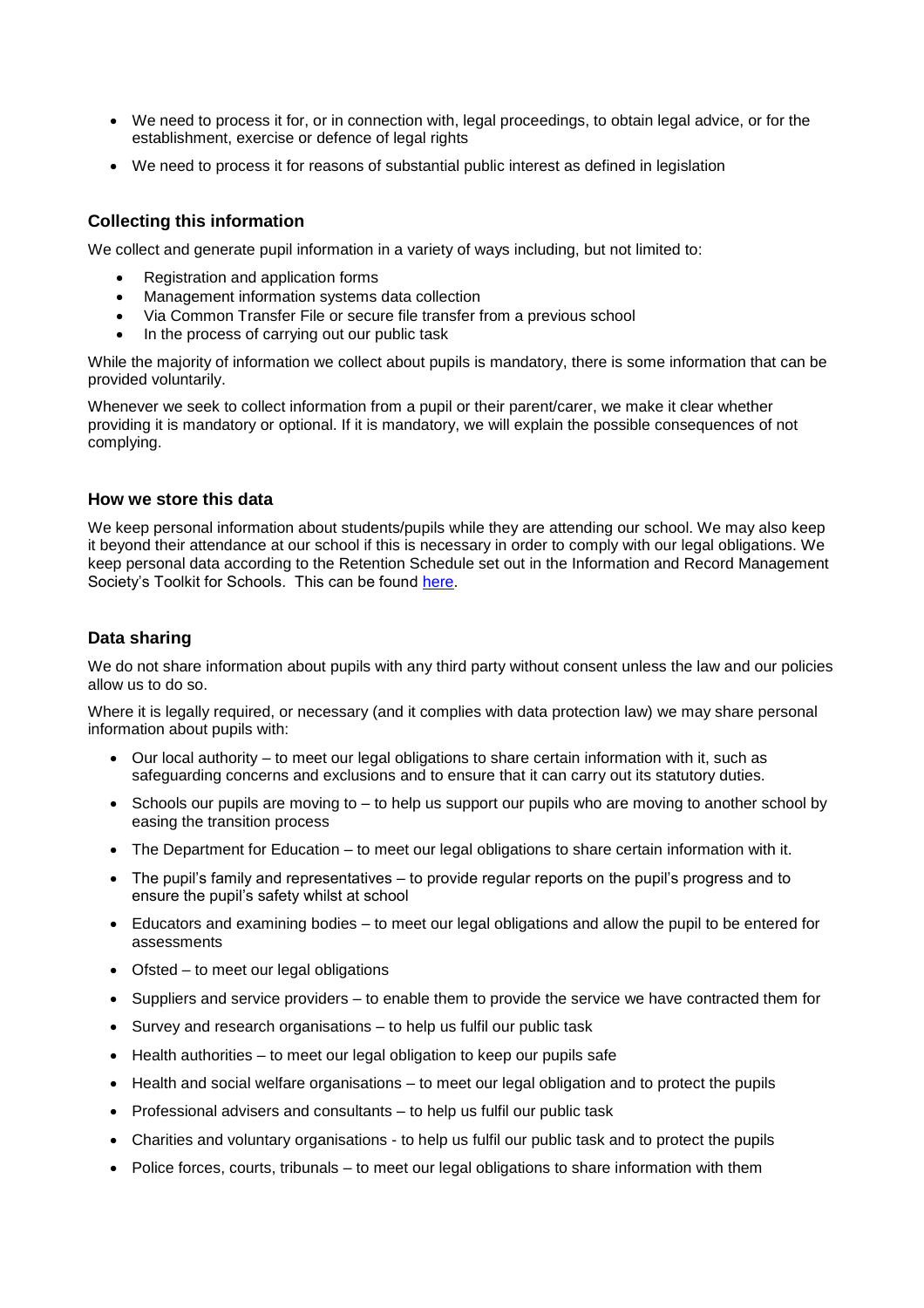# **Transferring data internationally**

Where we transfer personal data to a country or territory outside the European Economic Area, we will do so in accordance with data protection law.

### **National Pupil Database**

We are required to provide information about pupils to the Department for Education as part of statutory data collections such as the school census and early years' census.

Some of this information is then stored in the [National Pupil Database](https://www.gov.uk/government/publications/national-pupil-database-user-guide-and-supporting-information) (NPD), which is owned and managed by the Department for Education and provides evidence on school performance to inform research.

The database is held electronically so it can easily be turned into statistics. The information is securely collected from a range of sources including schools, local authorities and exam boards.

The Department for Education may share information from the NPD with other organisations which promote children's education or wellbeing in England. Such organisations must agree to strict terms and conditions about how they will use the data.

For more information, see the Department's webpage on [how it collects and shares research data.](https://www.gov.uk/data-protection-how-we-collect-and-share-research-data)

You can also [contact the Department for Education](https://www.gov.uk/contact-dfe) with any further questions about the NPD.

#### **Parents and pupils' rights regarding personal data**

Pupils have a right to make a **'subject access request'** to gain access to personal information that the school holds about them.

Parents/carers will usually be expected to make a request with respect to their child's data where the child's age (usually under the age of 12) or special needs mean the child is not mature enough to understand their rights over their own data, or alternatively where the child has provided consent for them to make the request.

If a valid subject access request is made, and if we do hold data about the pupil, we will:

- Give you a description of it
- Tell you why we are holding and processing it, and how long we will keep it for
- Explain where we got it from, if not from you or your child
- Tell you who it has been, or will be, shared with
- Let you know whether any automated decision-making is being applied to the data, and any consequences of this
- Give you a copy of the information in an intelligible form

Individuals also have the right for their personal information to be transmitted electronically to another organisation in certain circumstances.

Parents/carers also have a legal right to access to their child's **educational record**. To request access, please contact Tracey How, Headteacher, Steeple Morden Primary School.

#### **Other rights**

Under data protection law, individuals have certain rights regarding how their personal data is used and kept safe, including the right to:

- Object to the use of personal data if it would cause, or is causing, damage or distress
- Prevent it being used to send direct marketing
- Object to decisions being taken by automated means (by a computer or machine, rather than by a person)